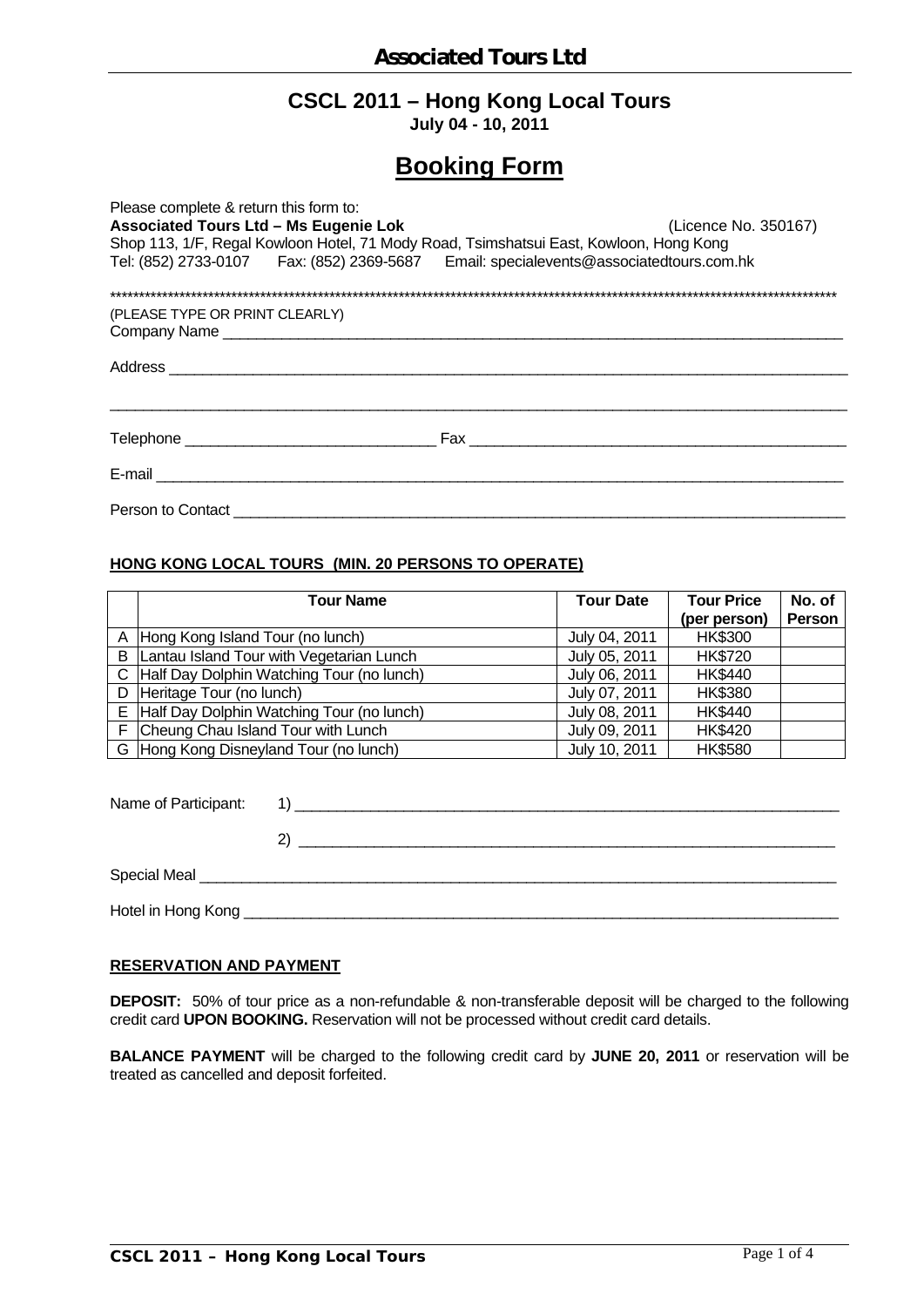Chau and Lung Kwu Chau Marine Park, in the western waters of Hong Kong. The marine park has rich fisheries to provide abundant food for the pink dolphins (Indo-Pacific Hump-backed dolphins). Watching these dolphins swimming freely is a wonderful experience. The cruise passes the scenic western shoreline of the New Territories and Hong Kong International Airport in an area frequented by fishing boats.

The unique opportunity to see Hong Kong's endangered pink dolphins in their scenic, natural habitat in and around the Sha

Tour price: HK\$440 per person

Card Number \_\_\_\_\_\_\_\_\_\_\_\_\_\_\_\_\_\_\_\_\_\_\_\_\_\_\_\_\_\_\_\_\_\_\_\_\_\_\_\_\_\_\_\_ Expiry Date (MM/YY) \_\_\_\_\_\_\_\_\_\_\_\_\_\_\_

Name of Cardholder

Card Security Code

\* Visa/MasterCard – last 3 digits to the right of the signature strip. American Express – 4 digits on the front of credit card

Signature \_\_\_\_\_\_\_\_\_\_\_\_\_\_\_\_\_\_\_\_\_\_\_\_\_\_\_\_\_\_\_\_\_\_\_\_\_\_\_\_\_\_\_\_\_ Date

**\* Attached the both sides copy of the credit card.** 

# **CANCELLATION POLICY**

\_\_\_\_\_\_\_\_\_\_\_\_\_\_\_\_\_\_\_\_\_\_\_\_\_\_\_

Cancellation notices must be in a written form and received at Associated Tours Ltd and the following cancellation charges will be applied:

Cancellation **Penalty** After confirmation 60% of tour price On or after June 20, 2011 100% of tour price NO REFUND for unused part of the tour due to break of the journey or NO SHOW.

# **TOUR INFORMATION**

# **July 04, 2011 Mon**

## **Hong Kong Island Tour (no lunch) 14:00 – 19:00 hours**

Tour circles the beautiful Island with stops at **Stanley Market** where you can stroll through this seaside village bazaar. **Aberdeen Fishing Village** with a **sampan ride** through the area where boathouses anchored. Visit an exquisite **jewellery factory** where the world's famous jewelry-setting art carries out. Enroute you will be able to view the most popular beach in town the Repulse Bay. A panoramic ride on the **Peak Tram** brings you up to the **Victoria Peak** where the harbour and the city sprawl in front of you.

Tour price: HK\$300 per person

### **July 05, 2011 Tue**

### **Lantau Island Tour with Vegetarian Lunch 09:00 – 15:30 hours**

Discover a pristine beach, a traditional fishing village, lush valleys, soaring mountains and spiritual enlightenment on Hong Kong's largest island. Tour begins with a ferry ride through the Victoria Harbour to Silvermine Bay, Lantau. Then board a coach to the beautiful **Cheung Sha beach** and on to the unique **Tai O fishing village**, where many homes are built on stilts. The coach then takes a winding road up the mountain to Ngong Ping Plateau where the **Giant Buddha** sits majestically close to the **Po Lin Monastery**, after tour the **Giant Buddha Exhibition Hall** and the Po Lin Monastery, a vegetarian meal is served in the monastery follow by visits to the culturally themed **Ngong Ping Village**. Tour ends with a spectacular ride aboard the **Ngong Ping cable car** offering stunning views going down to Tung Chung near the airport.

Tour price: HK\$720 per person

### **July 06, 2011 Wed**

# **CSCL 2011 – Hong Kong Local Tours** Page 2 of 4

# **Half Day Dolphin Watching Tour (no lunch) 09:00 – 13:00 hours**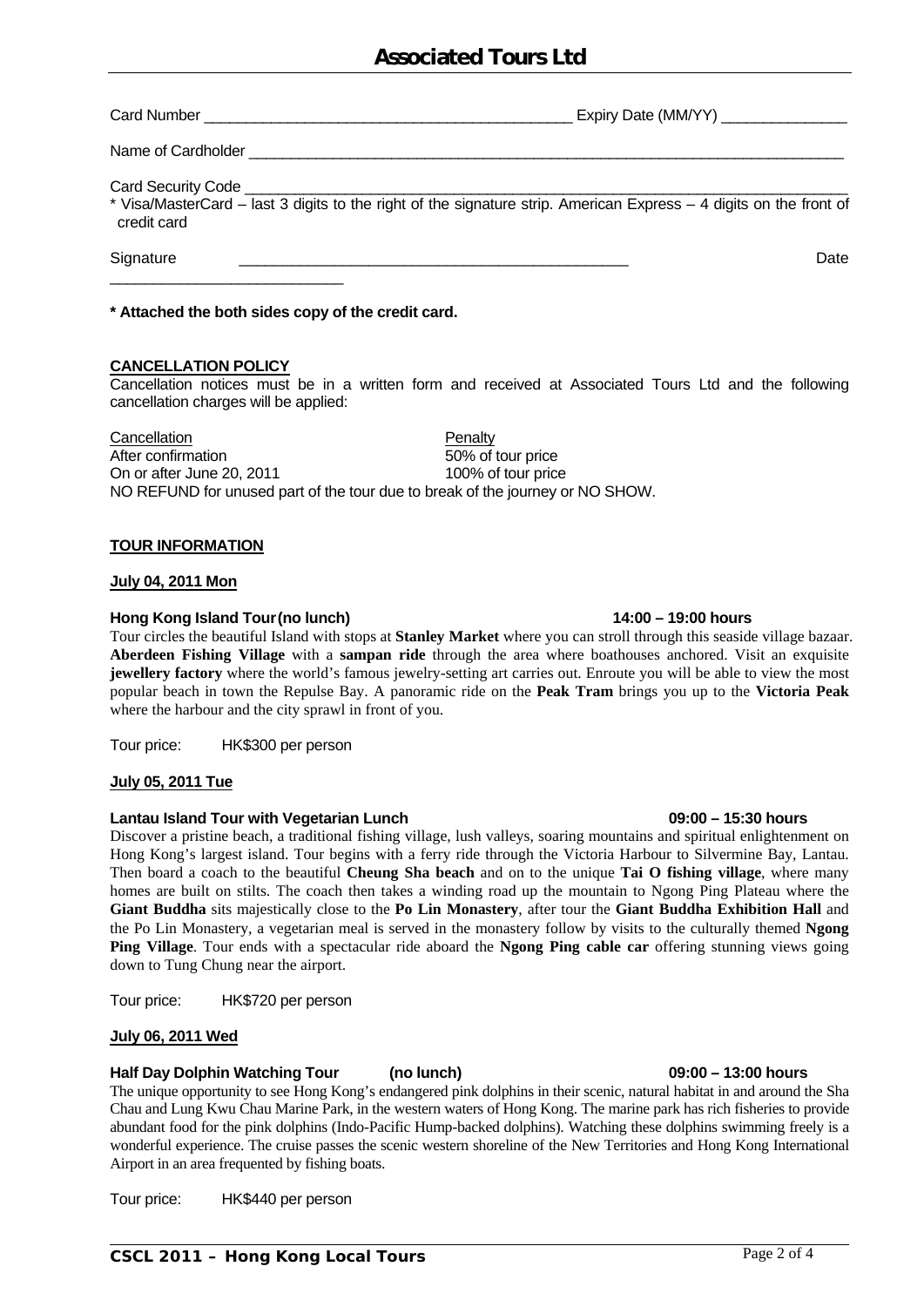### **July 07, 2011 Thu**

#### **Heritage Tour (no lunch) 08:30 – 13:30 hours**

Hidden away among high-rise apartment towers and busy highways, the past lives on in the New Territories … a living museum shaped by the rise and development of the so-called five great clans of Hong Kong (the Tang, Hau, Pang, Liu and Man). Taking in historic sites around the New Territories, the Heritage Tour brings to life the customs and cultures of these clans and provides a fascinating glimpse of Hong Kong's rich heritage.

**Tai Fu Tai and Fan Tin Village** - The opulent stately home built in 1865 by a scholar of the Man clan, Man Chungluen, who was bestowed a little of Tai Fu (Mandarin) by The Qing Imperial government. Nearby is Fan Tin Village where the Man clan members dwell.

**Lo Wai Walled Village and Tang Chung Ling Ancestral Hall** – A photo stop will be made at the Lo Wai Walled Village, the first walled village built by the Tang clan. The site was also declared a monument in 1997. Nearby is the Tang's Ancestral Hall, built in the  $16<sup>th</sup>$  century, for clan rituals & ancestor worship.

**Lam Tsuen Wishing Tree** – A big banyan tree that is popular among local villagers who come to burn joss sticks and make wishes under it.

**Man Mo Temple** dedicated to the gods Man (Literature) and Mo (Martial Arts). Nearby is the **Tai Po Market** which used to be the trading ground of food & goods around the New Territories and now is a thriving food market.

Tour Price: HK\$380 per person

#### **July 08, 2011 Fri**

#### **Half Day Dolphin Watching Tour (no lunch) 09:00 – 13:00 hours**

The unique opportunity to see Hong Kong's endangered pink dolphins in their scenic, natural habitat in and around the Sha Chau and Lung Kwu Chau Marine Park, in the western waters of Hong Kong. The marine park has rich fisheries to provide abundant food for the pink dolphins (Indo-Pacific Hump-backed dolphins). Watching these dolphins swimming freely is a wonderful experience. The cruise passes the scenic western shoreline of the New Territories and Hong Kong International Airport in an area frequented by fishing boats.

Tour price: HK\$440 per person

#### **July 09, 2011 Sat**

#### Cheung Chau Island Tour with Lunch **09:00 – 15:00 hours** 09:00 – 15:00 hours

The Cheung Chau Island Tour gives you the perfect opportunity to explore this beautiful island by foot and soak up the culture and traditions as well as visiting the historical sites. This tiny dumbbell-shaped island has a unique and fascinating cultural heritage.

**Pak Tai Temple** is dedicated to Pak Tai, a Taoist god also called the 'Supreme Emperor of the Dark Heaven'. Built in 1783, the temple's layout includes traditional Chinese elements such as ceramic figurines on the roof ridges, murals containing auspicious motifs and stone lions in the forecourt.

**Tung Wan Beach & Rock Carving** is a beautiful beach popular for swimming, windsurfing and canoeing. The 3,000 year-old Bronze-Age rock carvings are located near the water's edge and feature geometric graphics and abstract animal images, which are quite interesting.

**Wooden Sampan Ride -** take a 20-minute sampan ride and cruise around the typhoon shelter to see the old fishing community still living on their boats. The sampan carries you to West Bay and the famous Cheung Po Tsai Cave, the hideout of a famous local pirate!

**Tin Hau Temple** was built in the 17th Century. The temple attracts lots of followers and fisherfolk come to worship the Goddess of the Sea, especially during the annual Tin Hau Festival.

Tour price: HK\$420 per person